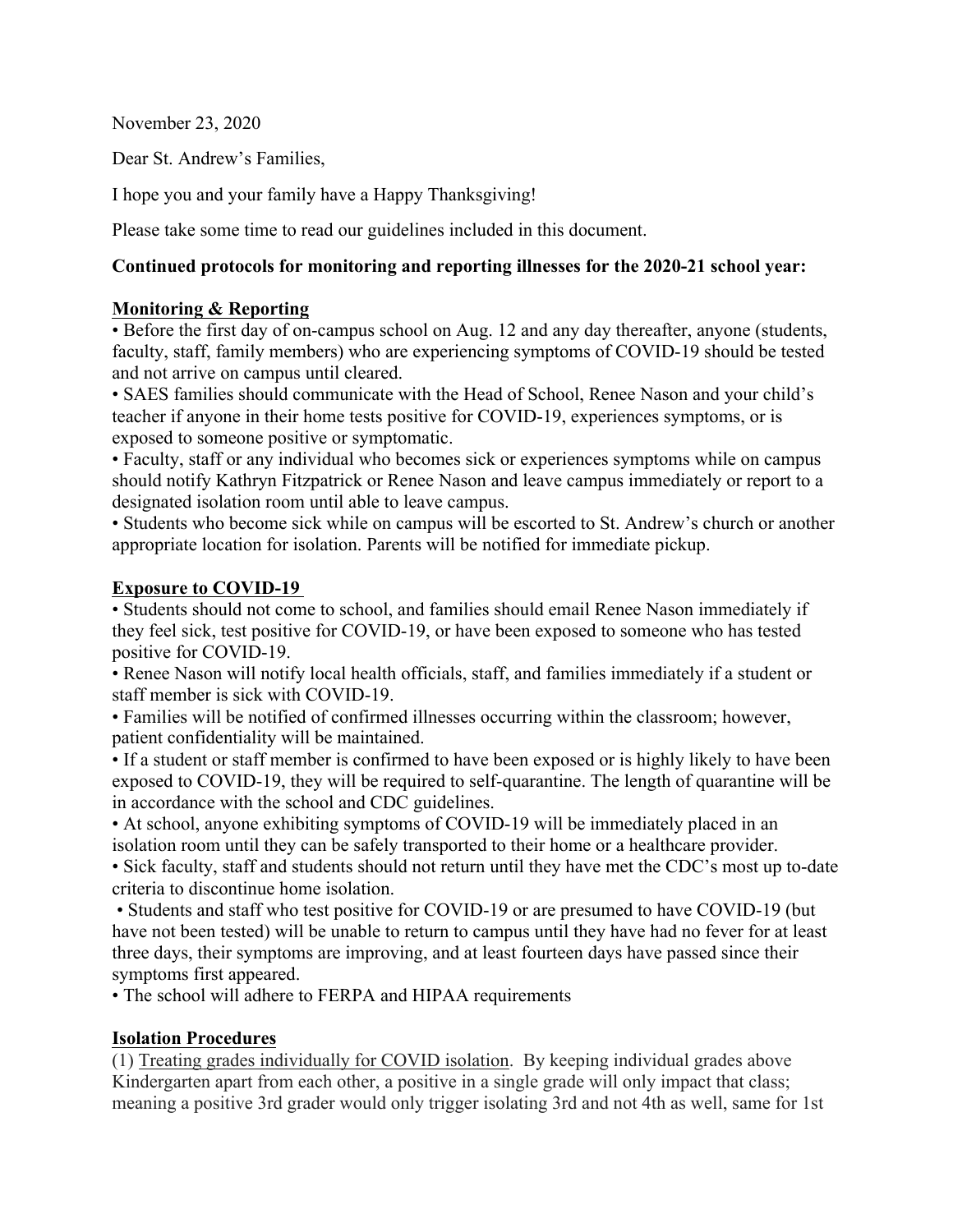### and 2nd, and 5th through 8th. **NEED CONFIRMATION FROM 1st THROUGH 8th GRADE TEACHERS BEFORE I ANNOUNCE THIS POLICY.**

(2) Isolation trigger for classmates of a student who tests positive. If a student tests positive, his or her class begins a two-week isolation as soon as we are informed. If the trigger event is a household member of a student testing positive. St. Andrew's will insist that the affected student stay home and that he/she gets tested as soon as possible. Once the school knows the results of the test, isolation will begin when/if we are informed the affected student has tested positive. The student of the positive family member would need to quarantine for fourteen days regardless of their test results.

Currently, second-degree exposure is not cause for quarantine. In other words, those exposed only to those who have been in close contact with a diagnosed case (but have not themselves been diagnosed) are not required to quarantine. For example, classmates of a girl whose brother has been diagnosed would not have to quarantine, although the sister would have to.

(3) Sibling isolation. If a household member of a family with multiple students tests positive then both students isolate and get tested and we have two grades who may or may not need to be isolated (depending on whether or not one or both students test positive). If one student tests positive without a parent/household member testing positive first, then they would begin isolation along with their classmates and we would ask the parents to keep the sibling home and get tested. We would not require the sibling's class to isolate unless the sibling also tests positive.

#### **Screening protocols to enter campus for the 2020-21 school year Morning Arrival & Screening Process**

• Everyone entering the building will be screened upon arrival. Students will have their temperature checked in the carpool line. Anyone with a temperature of 100.4° Fahrenheit or above will result in the need to leave campus immediately.

• Late arrivals will be screened in the front office.

# **There will be additional hand sanitation stations and enhanced cleaning procedures throughout the campus**

# **Hand washing**

• Faculty, staff, students and visitors (limited) should wash or sanitize their hands for at least 20 seconds after entering the building and throughout the day. Soap and water or hand sanitizer with an alcohol content of more than 60 percent should be used for hand washing.

• Faculty, staff, families, and students will receive instruction and reminders on hand hygiene and proper coughing and sneezing protocol to limit the spread of infectious disease.

• St. Andrew's will provide and maintain appropriate hand soap and hand sanitizer supplies throughout campus, including hand sanitizer dispensers at all entrances, hallways, and classrooms.

Cleaning & Sanitation Practices In addition to rigorous hygiene, sanitation, and disinfection procedures already in place, special attention will be paid to the following: All school: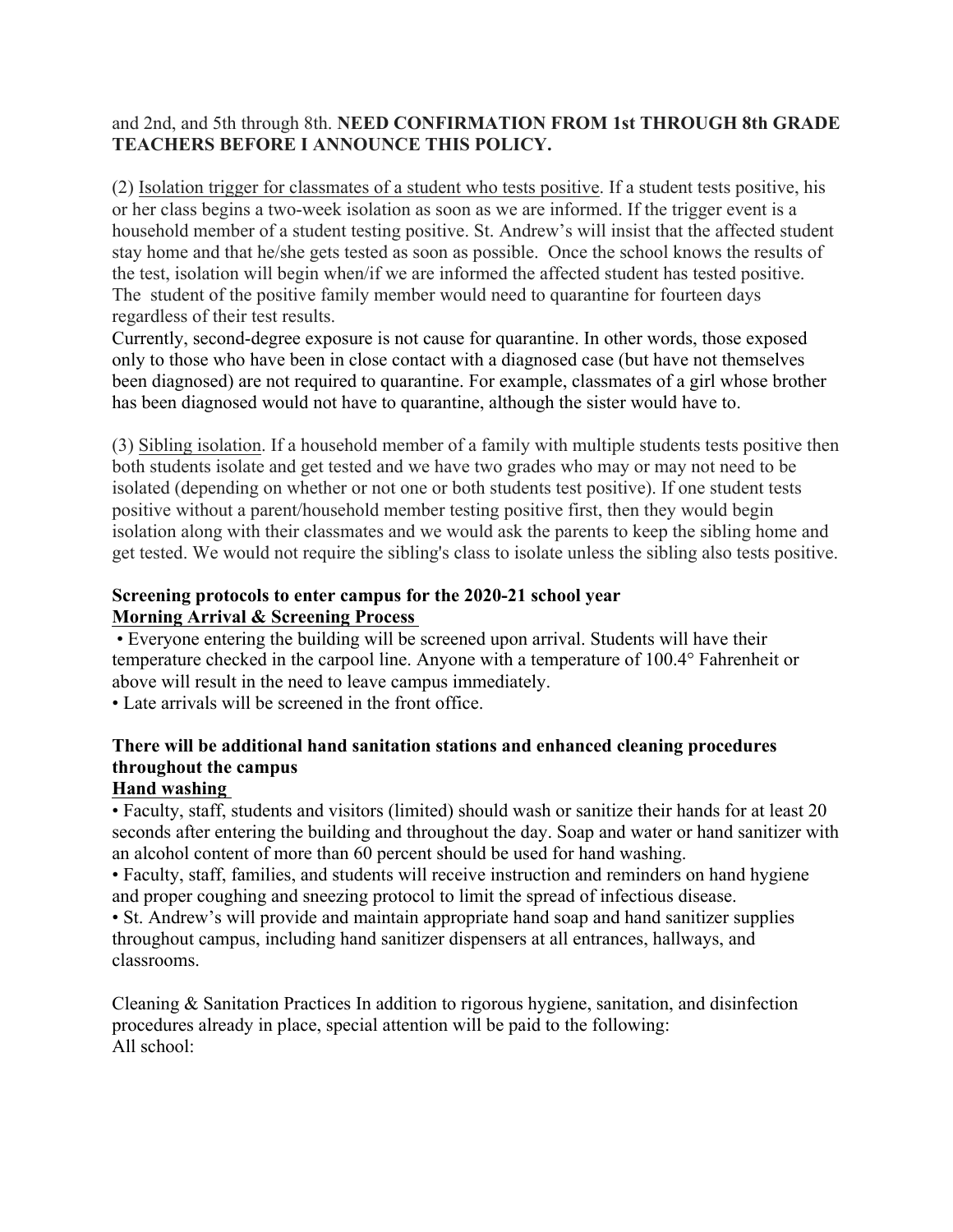• Deep-cleaning and disinfecting protocols for all St. Andrew's facilities and equipment will be guided by the Centers for Disease Control (CDC) recommendations for schools. Tim Waterfield will oversee daily cleaning.

Elementary and Middle School Materials:

• All classroom toys, supplies, materials, and manipulatives will remain in their designated classroom and be washed or sanitized daily. The sharing of supplies between classrooms will be limited.

• Each student should use pens, pencils, scissors, and other supplies designated for their sole use. Ziploc bags with name labels will be available for each child's use.

• Staff will sanitize classroom materials as needed using provided spray bottles, cloths, and EPAapproved wipes.

• No personal toys will be allowed on campus.

- Chromebooks and iPads will not be shared and will be sanitized before and after use.
- Whiteboards and markers will be wiped down at the end of the day and between classes.

• Only manipulatives that can be easily disinfected will be used and students will have their own sets.

## **Arrival and Dismissal:**

Student grades will continue to be segmented into sub groups by school building and will remain isolated within those sub groups from morning arrival, through the school day, and during afternoon dismissal and after care. The sub groups will be:

- PK and K will stay in De la Vega Hall and their own play yard (along with the Tadpoles)
- 1st and 2nd grade will stay in second floor Kimball Hall
- 3rd and 4th grade will stay in second floor Parish Hall
- 5th through 8th will stay in Grace Hall and second floor Rueff Hall

Additionally, each grade above Kindergarten within the sub groups will also stay separate both inside and outside; 1st from 2nd, 3rd from 4th and 5th, 6th, 7th and 8th from each other.

### **Specific procedures:**

All teachers arrive at 7:25. Each building will have its own schedule for arrival and dismissal. Meg Blevins will assist 3rd and  $4<sup>th</sup>$  grades. Kathryn Fitzpatrick will assist where she is needed, Tim Juhas, and Melissa Blancaneaux will assist Middle School arrival and dismissal.

- Middle School will enter through the Short Street gates into the playground to allow for more social distancing. Each group will enter through a different door- (5th and 6th enter through double doors). They are to report immediately to t**heir specific individual classrooms.**
- 3rd and 4th will enter on Zimpel St. through Parish Hall.  $3<sup>rd</sup>$  grade will use the first staircase, and  $4<sup>th</sup>$  grade will use the second staircase in the back of Parish Hall.
- 1st and 2nd will enter on Oak St. **by separate staircases**.
- Honeybees and Bluebirds will have their own designated drop off area on Oak St., and they will be encouraged to avoid dropping off between 7:45-8:00.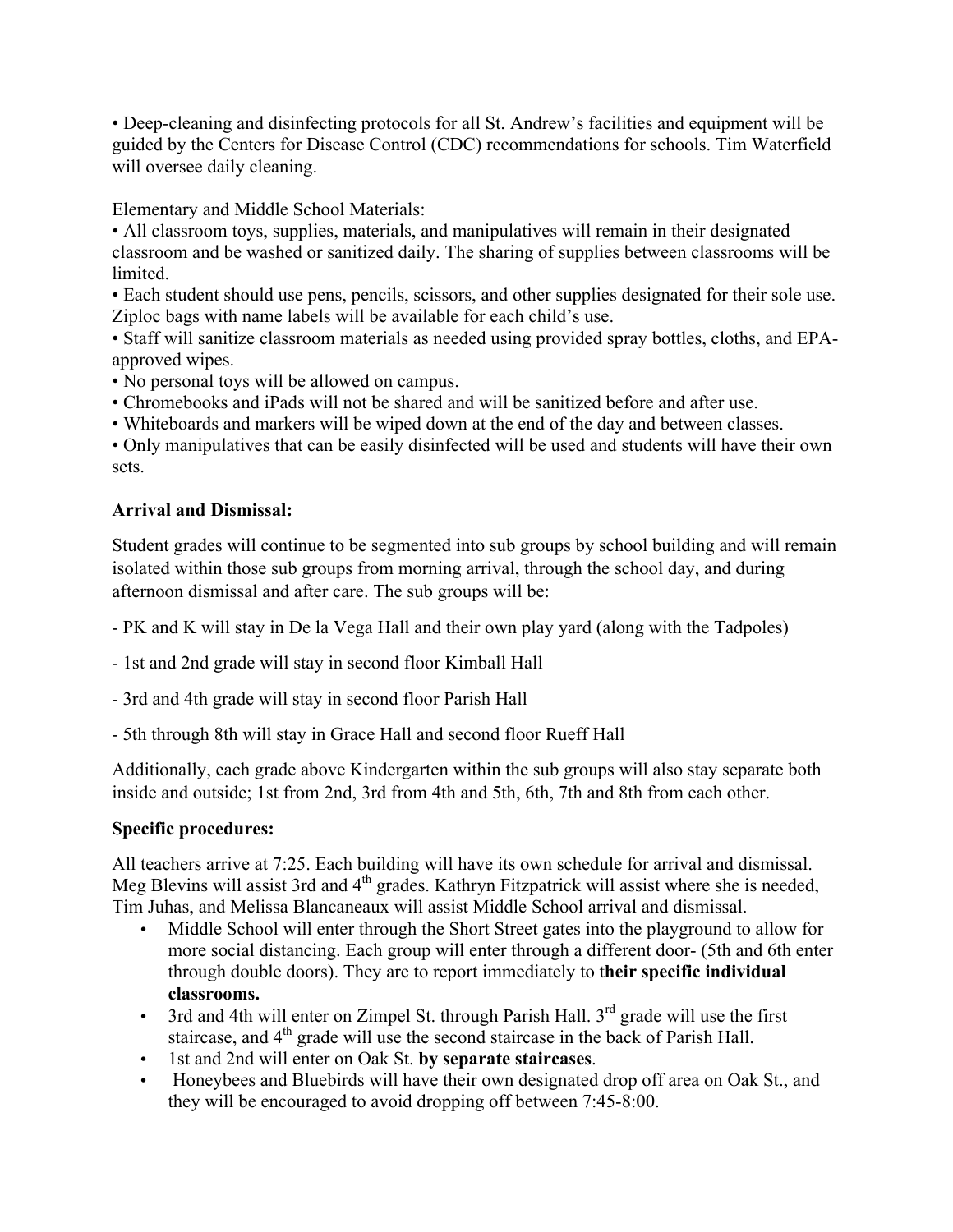• Students in De LaVega Hall will enter on Zimpel St. **Parents please avoid dropping off your son or daughter between 7:45 and 8:00 p.m. at the Zimple St. entrance.**

Siblings should be dropped off at the youngest student's drop off point and then walk to their entry gate **to enter with their class**.

# **Face Masks**

Face masks are to be worn by faculty, staff, and  $1<sup>st</sup>$  through  $8<sup>th</sup>$  grade students. PK and K students will wear masks during transitions from one location to another and they will be encouraged to wear them throughout the day as often as possible and especially during recess and P.E. Please continue to have your children (especially the younger children) practice mask wearing during their home life, and please provide an extra mask for your child in case one gets soiled during the school day. In addition, faculty, staff, and students should refrain from wearing a mask with any type of messaging on it. The sole purpose of the mask is to keep individuals safe during this pandemic.

## **Morning Exercise**

Morning exercise will take place virtually on Monday, Wednesday, and Friday mornings. On Wednesday mornings, a plan is in progress to livestream an Episcopal spiritual message.

## **Lunch**

Lunch will take place in the classrooms or outside, and hot meals will be delivered to classrooms.

# **Water Bottle**

Each student needs to bring a reusable water bottle that is filled at home with their name on it. They are to bring the water bottle to school each day. St. Andrew's is purchasing bottled water for our students. We are also accepting bottled water donations from the St. Andrew's community.

### **School events**

All school events are either going to be virtual, postponed, or cancelled until further notice.

# **Absentee Policy**

There will no hybrid classes but we will follow our normal absentee policy found in The Customary. Distance Learning Instruction will be provided should an entire class have to quarantine.

During COVID-19 students who are staying home due to illness must be tested. The student will stay home until they receive the test results. If it is a Negative result, the student must submit a copy of their results to the School Office and also be symptom free before they return they return to school. If a student receives a Positive result, the child will stay home quarantined for fourteen days. Symptoms can be anything from a runny nose, sore throat, any upper respiratory infection, gastrointestinal tract problems, fever, headache etc…